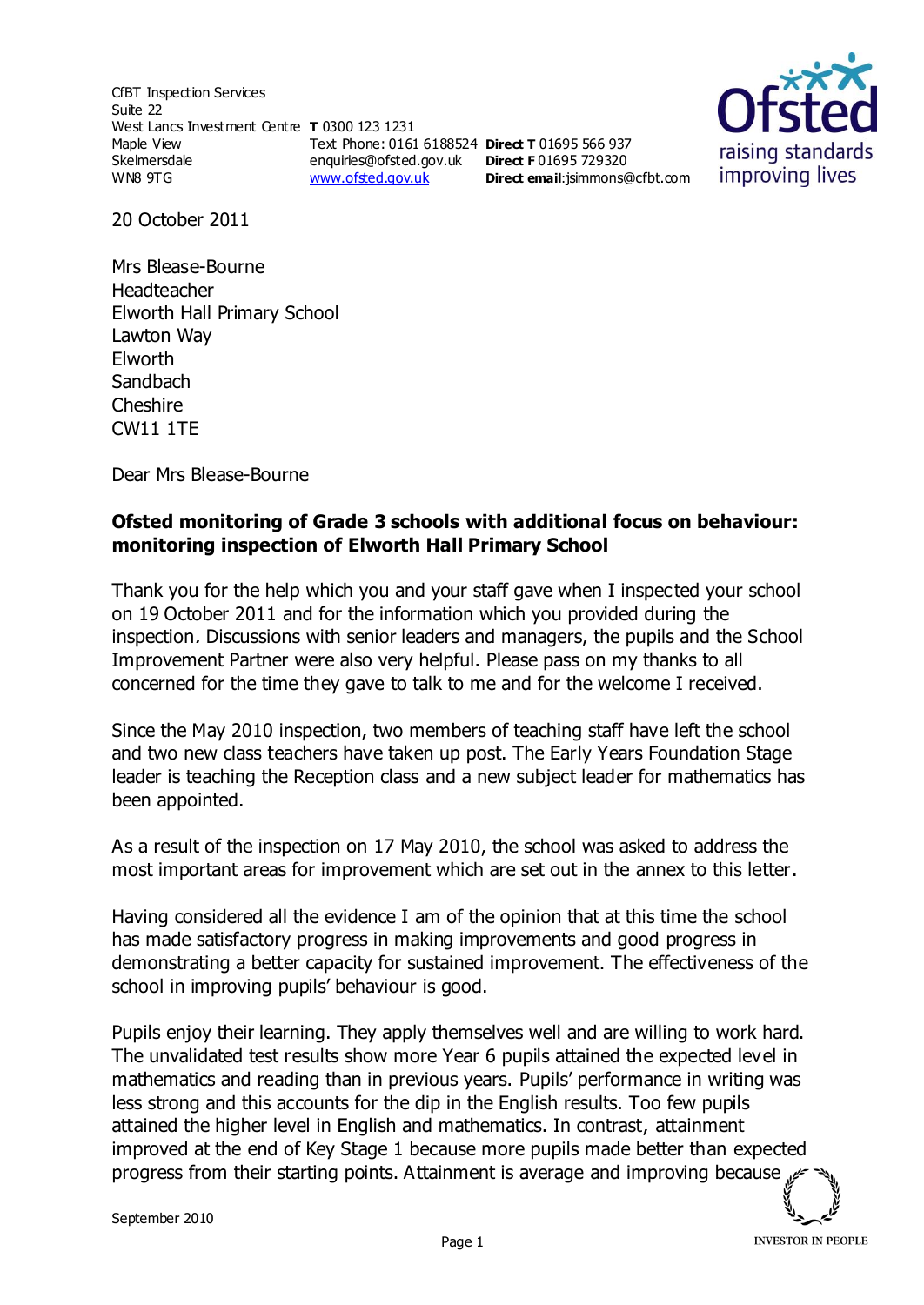the inconsistent progress pupils made across the school has been tackled successfully. Nonetheless, pupils, particularly the most able, are capable of achieving much more. Pupils with special educational needs and/or disabilities make similar progress to their peers because of the good support they receive in lessons.

Improvements to the Early Years Foundation Stage have led to children making better than expected progress. This means more children entered Year 1 ready for the National Curriculum. Planning has been reviewed and the organisation of the setting has been altered to better meet children's interests and learning needs. Consequently, child-led activities are more purposeful and the outdoor area has been developed to reflect all areas of learning. However, the opportunities for children to write independently are less well developed.

Weaknesses in teaching are being eradicated successfully so that more teaching is consistently good. Improvements to the curriculum mean teachers work in teams to plan more interesting and relevant activities. In the best lessons, teachers have high expectations of what pupils can achieve and there are good opportunities for pupils to work independently. Teaching is less effective when pupils have to sit and listen for an inappropriate amount of time or when activities do not provide enough challenge for the more-able pupils. The teaching of mathematics has improved because of a whole-school focus on promoting mathematical skills through practical activities. Insufficient opportunities for pupils to write at length mean the teaching of writing is underdeveloped. Teachers' marking is thorough and provides pupils with useful guidance on how to improve their work further.

Pupils' behaviour has improved. This is because the behaviour policy is applied consistently across the school and teaching is better at meeting pupils' interests. Pupils are considerate and respectful to adults and to each other. Low-level disruption is rare, although some pupils remain passive when teaching does not meet their needs fully. Pupils' behaviour around school is equally positive. Pupils say behaviour has improved and they are confident all teachers apply the rewards and sanctions fairly. Different groups of pupils say they feel safe in school and that bullying rarely happens. Pupils know what to do if they are being bullied and they are confident adults or members of the anti-bullying team will resolve any issues quickly.

Senior leaders and managers have acted swiftly and positively to the weaknesses identified at the previous inspection. Pupils' academic needs are now firmly placed at the centre of the school's work because there is a shared drive and common sense of purpose among staff. Observations of teaching are regular and lead to precise individual targets. The improved systems to check pupils' progress have led to greater whole-school accountability and sharper identification of priorities for improvement. Other leaders and managers have a clear understanding of their roles and responsibilities. They are making an increasingly effective contribution to the drive for improvement through their involvement in monitoring activities and the support and guidance they provide to their colleagues. Members of the governing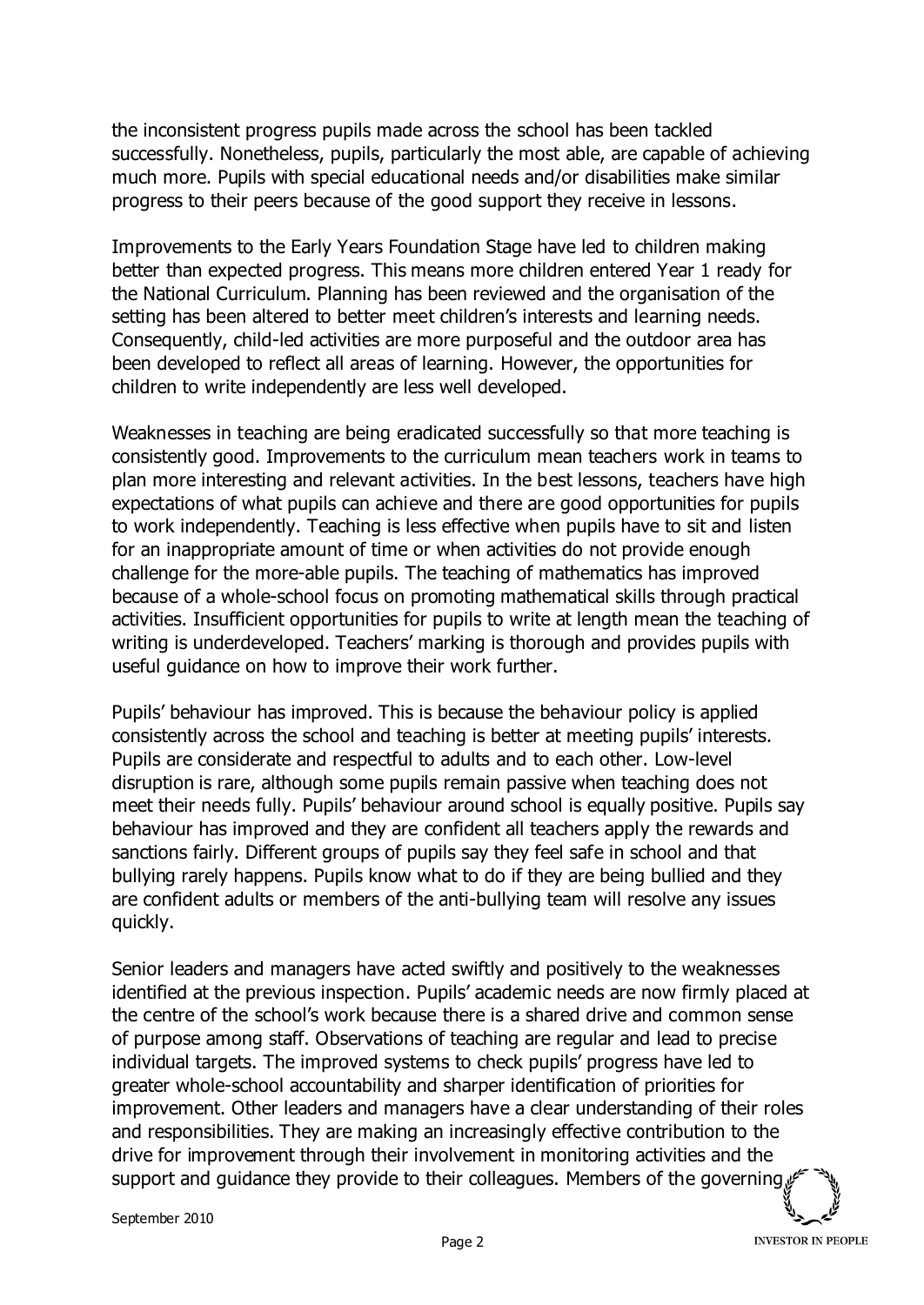body have an accurate view of the school's strengths and weaknesses because of the quality information they receive and the effective training they have received. Overall, inspection evidence confirms the school is in a much stronger position than at the previous inspection. More effective monitoring systems and well-targeted support mean policies are consistently applied, teaching is improving and pupils are making consistent progress across the school.

The school has used the external support provided by the local authority effectively to secure improvements on key areas of weakness. The support provided by the local authority consultant for mathematics has led to improved achievement in mathematics. The work of the School Improvement Partner has supported senior leaders and managers in developing their monitoring systems.

I hope that you have found the inspection helpful in promoting improvement in your school. This letter will be posted on the Ofsted website.

Yours sincerely

Joanne Olsson **Her Majesty's Inspector**